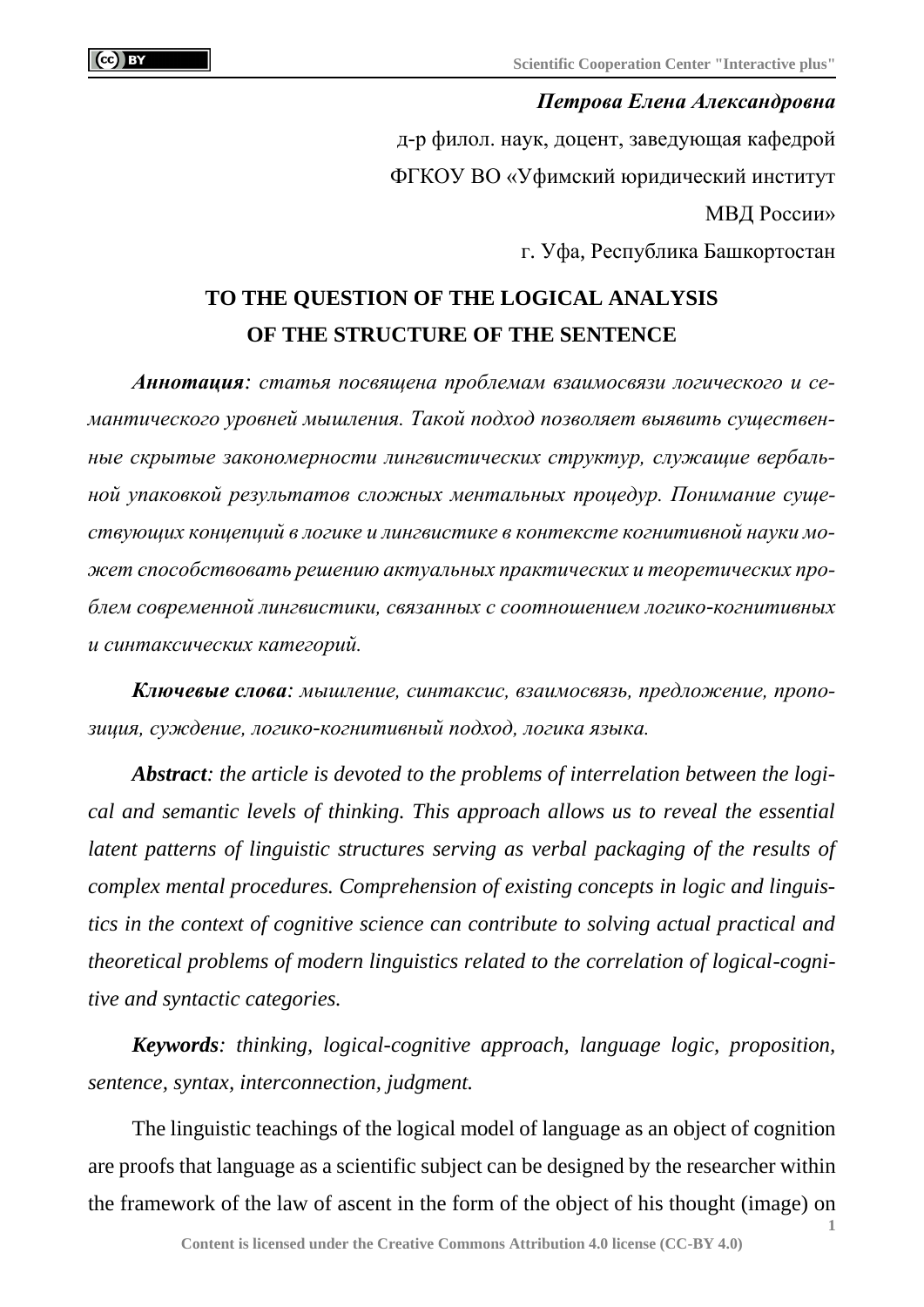the basis of extracting, structuring and formalizing knowledge (data) from scientific descriptions of socially-fixed knowledge about its system-structural organization. Language, more precisely, linguistic signs is the carrier, the translator of the results of the primary, averbal level of thinking, giving the birth to logical forms in the process of cognition, this is the reification of abstract logical forms in the forms of a sounding, written physical substance of natural language [3, p. 360].

Both logic and linguistics need to achieve a holistic view of the language that would create the basis for solving actual practical and theoretical problems [2, p. 126]. Any sentence of natural language, or otherwise – the linguistic, semantic thinking represented by this sentence, contains in its hidden form a logical form of thought, like the underwater part of an iceberg, which can always be formalized on the basis of understanding of the semantic form of thought. Logical forms are strictly formalized and are not subject to any changes, in the language they are free, expressed in dozens of different variants and in thousands of variants in various languages [Ibid].

The purpose of studying the connections between language and logic is not to reveal whether a given sentence contains truth or lies in reasoning as the main goal of research in dialectical logic, but to show how a person, using language, thinks in logical categories, as they are expressed, what real logical forms he uses in his daily and scientific activities, and how they relate to each other.

As G.V. Chesnokov writes, apart from the relationship neither the forms and units of language, nor the forms and units of thinking exist and, consequently, their nature can not be understood [5, p. 148–150]. The whole dispute in linguistics about the relationship of language and thinking, propositions and judgments, propositions and statements, about the essence of actual division, and in particular in syntax – about the nature of the sentence, about its semantic structure – is the result of the unresolved question: how do they relate, in particular, syntax and logic?

The main theoretical postulate of logic in the study of syntax is that the objective connections of objects and phenomena of the objective world are reflected in the form of a definite structure of consciousness, and, consequently, objective laws are formed in certain logical forms – in the forms of concepts, judgments, and inferences. The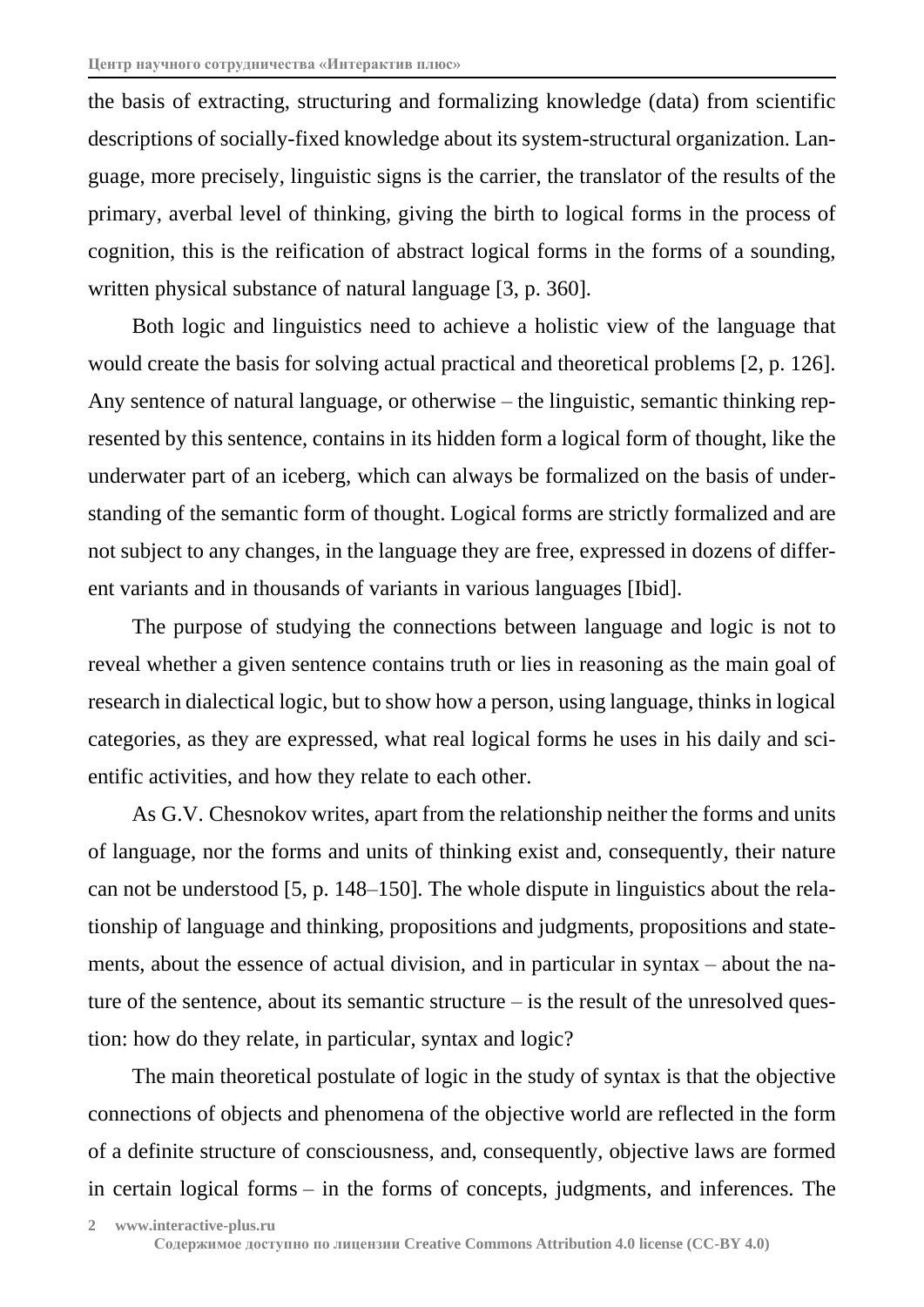nature of thought is such that it, on the one hand, assumes the material reality independent of it, which it correctly or distortedly reflects, and on the other hand, it presupposes the language means of its expression, in which it is recorded as the content of thinking – semantic forms of thought, and the logical forms of this content are logical forms of thought [3, p. 492].

It is generally accepted that the syntax occupies the vertex position in the hierarchy of language subsystems. In the known methods of logical analysis of the language, the principles and rules of grammar are considered as patterns by which the structure of a language is brought into line with universal forms of thinking. The task of logical analysis of the structure of the sentence, posed by a number of directions of modern linguistics, distinguishing the level of the abstract representation of a given syntactic unit and the level of its linguistic realization, necessitates the development of its logical-cognitive interpretation. Thus it is in the syntax, at the level of the sentence, that an alloy of thought and a linguistic sign is traced, representing a logical-linguistic phenomenon as an object of research. Hence, the syntax is the field of studying the structure of a language, the structure of a sentence, that is, the formal construction of syntactic links of words. Outside this area, logic extends. This is what is usually considered a statement, an actual division, a semantic structure of a sentence. If we examine the proposition not only from the point of view of formal syntactic links between its words, but also from the point of view of its actual division, intonation, semantic structure, it means either to introduce into the syntaxes logic, or to study one and the same unit of language – proposition from the standpoint of two sciences – linguistics and logic [4, p. 120].

Hereof we can conclude: there is no sentence as an object of syntax, «devoid of semantic meaning, i.e, a semantic form of thought." Therefore, there is no proposition that would not be the object of studying another science – logic presented in the sentence in form of «logical form of thought." It means the presence of «logical in the sentence is an integral part of the sentence, consisting of two levels – the semanticsyntactic, i.e., the semantic form of thought, and the logical as a logical form of thought» [3, p. 488].